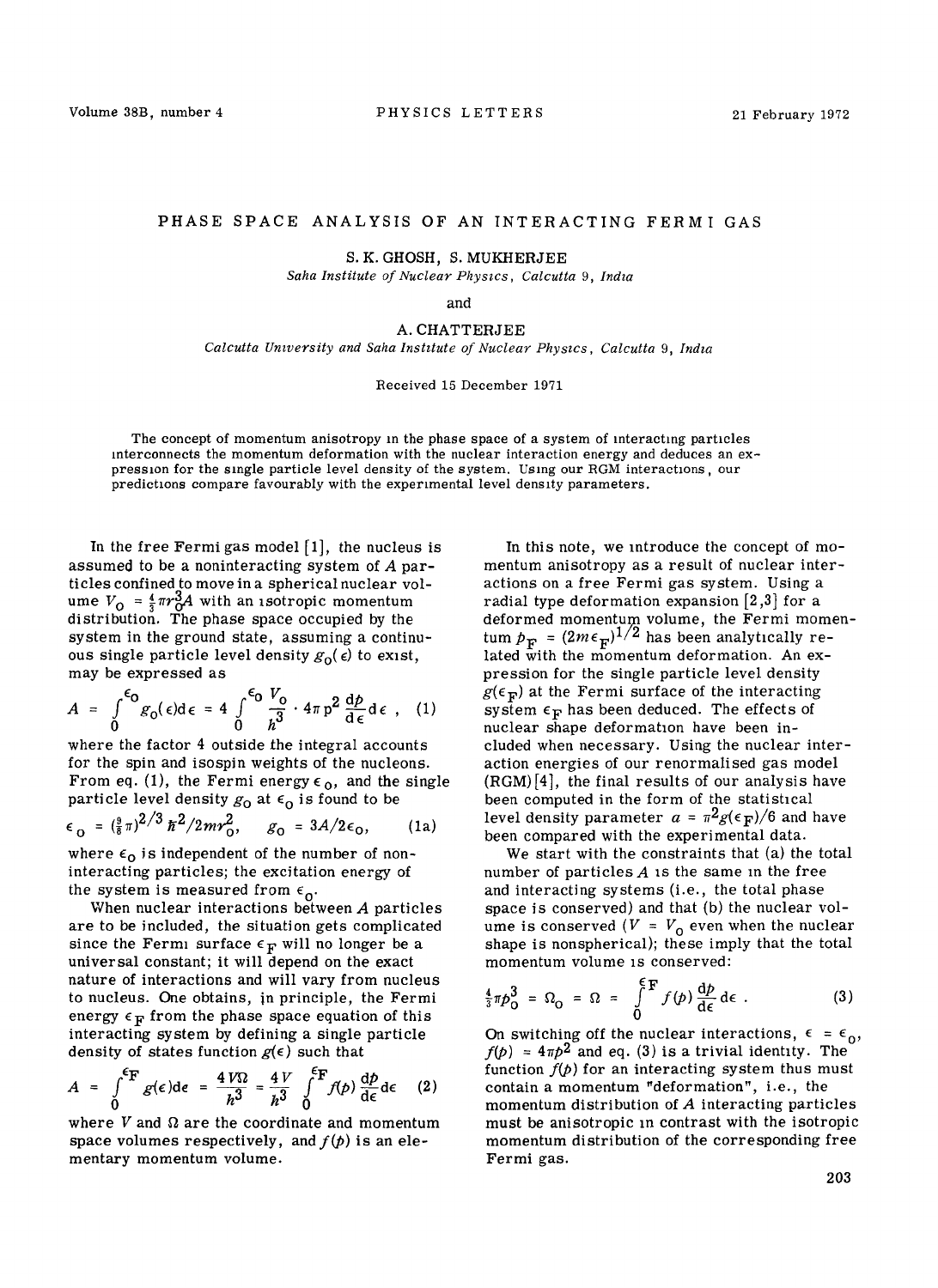

Fig. 1. Limits of the variables  $x$  and  $y$  used in the momentum space integration in eq.  $(8)$ . Parameters  $a$  and b have been defined m the text

The volume-conserving space deformation problems have been extensively studied from the Swiatecki-type radial expansion [3]

$$
R = R_{\text{o}} \left[ 1 + \sum_{n=1}^{\infty} \beta_n P_n(\cos \theta') \right] \lambda_{\beta}^{-1} \tag{4}
$$

around the spherical shape  $R_{\rm O}$  with  $\lambda_{\rm B}$  as the volume-conserving parameter (the other symbols carry their ususal meanings). A momentum deformation expansion similar to eq.(4) leads to ambiguities of interpretation connected with the momentum coordinate variables. We therefore introduce a coordinate  $y$  which is a function of (and is of the dimension of) the local momentum  $p$  and take the deformation to be

$$
Y = p_0 \left[ 1 + \sum_{n=1}^{\infty} \alpha_n P_n(\cos \theta) \right] \lambda^{-1} . \tag{5}
$$

Our momentum volume now takes the form

$$
\Omega = \Omega_{\text{O}} = \int_{0}^{\xi_{\text{F}}} f(p) \frac{dp}{d\epsilon} d\epsilon = \int_{0}^{\xi_{\text{F}}} F(y) \frac{dy}{d\epsilon} d\epsilon . (6)
$$

Our aim is to relate  $p_F$  (or  $\epsilon_F$ ) with Y.

In this work, we assume for simplicity that the momentum deformation is symmetric and retain only the lowest even amplitude  $\alpha_2$ :

$$
Y = p_0 [1 + \alpha_2 P_2(\cos \theta)] \lambda^{-1} = a + bx^2 , \qquad (7)
$$

where  $(7a)$ 

$$
a = p_0(1 - \alpha_2/2)/\lambda
$$
,  $b = 3p_0\alpha_2/2\lambda$ ,  $x = \cos\theta$ ,  
and

$$
\lambda^3 = \frac{1}{z} \int_{x=-1}^{1} \left[1 + \alpha_2 P_2(x)\right]^3 dx = 1 + \frac{3}{5} \alpha_2^2 + \frac{2}{35} \alpha_2^3 \tag{7b}
$$

The interacting momentum volume can now be wmtten as

$$
\Omega = \int_{\theta=0}^{\pi} \int_{y=0}^{a+b \cos^2 \theta} \int_{\phi=0}^{1} \int_{y^2 \sin \theta}^{2\pi} d\theta dy d\phi =
$$



Fig. 2. Interconnection between the  $y$ -space and the  $p$ -space drawn in the orthogonal coordinate system  $u, v$  and  $w$  in the y-space. The deformed momentum volume  $\Omega = \Omega_0$ , the free gas volume (full lines). The relationship between  $y$  and the local momentum  $p$  is  $y = p^2/\lambda p_o$ . A sphere of radius  $Y_{\text{max}} = p_{\text{F}}^2/\lambda p_o$  does not conserve the momentum volume and a reduction by an amount  $I_2$  (shaded area) is necessary. The maximum elongation  $\emph{Y}_{\text{max}}$  corresponds to the Fermi mo-

mentum  $p_F = (\lambda p_0 Y_{\text{max}})^{1/2} = p_0 (1 + \alpha_2)^{1/2}$ .

$$
= \int_{x=0}^{1} \int_{y=0}^{a+bx^2} 4\pi y^2 dx dy . \qquad (8)
$$

In eq.(8), since the upper limit of  $y$  is a function of  $x$ , we have to perform the  $y$ -integration first. This, however, gives the triviality that  $\Omega =$  $\frac{4}{3}\pi p_0^3$ . Our aim is to determine  $F(y)$  in eq. (6). This forces us to change the order of integration in eq.(8) and involves finding new limits of x as function of y and of limits of y independent of  $x$ , as illustrated in fig. 1. The lower and upper limits of  $y$ -integration are now the  $x$ -axis and the parabola EDC  $(y = a + bx^2)$ , respectively. The limits of the x-integration are the  $y$ -axis and the straight line AC  $(x = 1)$ . The area of integration is OACD. Change in the order of integration divides the area into narrow strips parallel to the  $x$ -axis instead of that of  $y$ . The integral breaks up into two parts: (l) one over the area OABD (with new limits of x as  $x = 0$ and  $x = 1$ , and those of y as  $y = 0$  and  $y = a$ ), and (ii) the other part over BCD (with limits of  $x$ as  $x = (y-a)/b$  1/2 and  $x = 1$ , and  $y = a$  and  $y = a$  $a + b$ ). Completion of the x-integration in (8) now gives

$$
\Omega = \int_{y=0}^{a+b} 4\pi y^2 dy - \int_{y=a}^{a+b} 4\pi y^2 \left(\frac{y-a}{b}\right)^{1/2} dy. \quad (9)
$$

We try to combine the two integrals into a common functional under common limits of integration to make use of eq. (6). Writing the second integral in eq. (9) in the form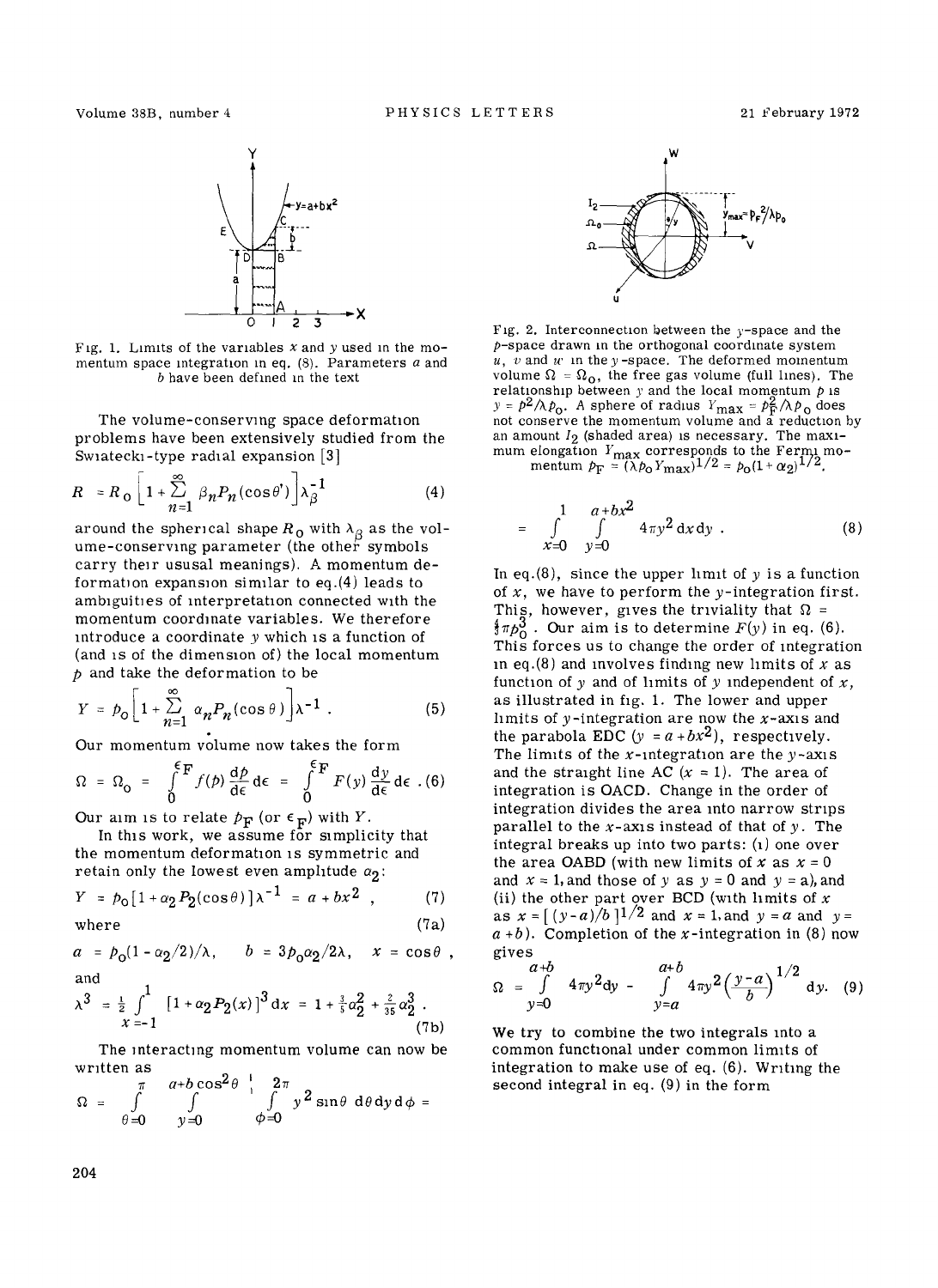$$
I_2 = \int_{a}^{a+b} 4\pi y^2 \left(\frac{y-a}{b}\right)^{1/2} dy = \int_{a}^{a+b} \mathcal{F}(y) dy =
$$
  
= 
$$
\int_{0}^{a+b} \mathcal{F}(my+c) m dy
$$
, (10)

we make use of theorem no. 406 of Landau [5]. We obtain  $m = b/(a+b)$  and  $c = a$  from the condition that when  $a$  is the lower limit of the integral in  $\mathcal{F}(y)$ , that of  $\mathcal{F}(my + c)$  is zero, and note that both the upper limits remain unaltered. Rewmting eq. (9) in terms of these functions and hmits, the total phase space equation may now be explicitly written from eqs.  $(2)$ ,  $(3)$ ,  $(6)$  and  $(7)$  as

$$
\int_{0}^{\epsilon_{\mathbf{F}}} \frac{dA}{dy} \cdot \frac{dy}{d\epsilon} d\epsilon = A = \int_{0}^{\epsilon_{\mathbf{F}}} \frac{16\pi V}{h^{3}} \times \left\{ y^{2} - \frac{b}{a+b} \left( \frac{b \cdot y}{a+b} + a \right)^{2} \left( \frac{y}{a+b} \right)^{1/2} \right\} dy . \tag{11}
$$

An energy difference  $\Delta \epsilon = \epsilon_F - \epsilon_0$ ,  $(\Delta \epsilon / \epsilon_0 \ll 1)$ , may also be used as a measure of deformation. We relate this to  $\alpha_2$  as

$$
\alpha_2 = \Delta \epsilon / \epsilon_0 = (\epsilon_\mathbf{F} / \epsilon_0) - 1 \tag{12}
$$

Remembering that  $\epsilon = 0$  when  $y = 0$ , and  $\epsilon = \epsilon_F$ when  $y = a + b$ , the upper limit in eqs.(8) to (12) is  $Y_{\text{max}} = a + b = p_0 \epsilon_F / \lambda \epsilon_0 = p_F^2 / \lambda p_0$ . The choice of the functions

$$
y = (p_0/\lambda) \cdot (\epsilon/\epsilon_0), \quad dy/d\epsilon = p_0/\lambda \epsilon_0 \qquad (13)
$$

is consistent with our entire procedure and also conserves the momentum volume. This is illustrated in fig. 2.

From eqs. (2) and (12) the single particle level density for the interacting system may now be expressed as

$$
g(\epsilon) = \frac{16\pi V}{h^3} \cdot \frac{P_0}{\lambda \epsilon_0} \times \left[ y^2 - \left( \frac{by}{a+b} + a \right)^2 \frac{b}{a+b} \left( \frac{y}{a+b} \right)^{1/2} \right], \quad [14]
$$

from which the single particle level density of the system at the Fermi surface  $\epsilon_{\mathbf{F}}$  is given by

$$
g(\epsilon_{\mathbf{F}}) = 2g_0(\epsilon_{\mathbf{F}}/\epsilon_0) \cdot (1 - \alpha_2/2)/\lambda \tag{15}
$$

Since  $\Delta \epsilon$  in eq. (12) is a measure of the change in kinetic energy of the system, it is clear that any attactive interaction will reduce the momentum deformation  $\alpha_2$ , while a repulsive one will increase it. A shape deformed nucleus with a ground state deformation  $\beta_2$  is more stable than a spherical one by the magnitude of the deformation energy  $E_\beta$ . In this case, the momentum deformation may be taken as



Fig. 3. The single particle statistical level density parameter  $a = \frac{1}{6}\pi^2 g$  plotted as a function of the nuclear  $mass A$ . The PGM-predicted values from refs. [4] and [6] are compared with the observed slow neutron resonance data [7].

$$
\alpha_{2}^{\prime} = (\Delta \epsilon - E_{\beta})/\epsilon_{0} , \qquad (16)
$$

which modifies y as a function of  $\epsilon$ . The corresponding single particle level density at the Fermi surface is

$$
g'(\epsilon_{\mathbf{F}}) = 2g_0 \frac{(\epsilon_{\mathbf{F}} - E_\beta)^2}{\epsilon_0 \cdot \epsilon_{\mathbf{F}}} \cdot \frac{(1 - \alpha_2/2)}{\lambda^3}
$$

$$
\approx 2g_0 \left(1 - \frac{2E_\beta}{\epsilon_{\mathbf{F}}}\right) \frac{1 - \frac{1}{2}\alpha_2^2}{\lambda^3}
$$
(17)

which reduces to eq. (15) when  $E_{\beta}$  = 0 .

As a test of this analysis, we'have calculated the statistical level density parameter  $a =$  $=\frac{1}{6}\pi^2 g(\epsilon_F)$  from eqs. (15) and (17) in the mass region  $60 < A < 208$  using the values of  $\epsilon_F$  and  $E_{\beta}$  from the renormalized gas model (RGM) [4,6] (by setting  $\Delta \epsilon = \partial \epsilon_{\text{RGM}}$ ). We compare these with the experimental  $a$ -parameters of Facchini and Saetta-Menichella [7] m fig. 3. We note that the overall fit is impressive. In the deformed (rare earth) region, use of (17) reduces the single particle densities to about 60% of (15); satisfactory agreement is found with this prediction.

*References* 

- [1] H.A.Bethe, Rev. Mod. Phys. 9 (1937) 69, T. Ericson, Advances in Phys. 9 (1960) 425, A. Bohr and B. R. Mottelson, Nuclear Structure, Vol.1 (W.A. BenJamin, New York, 1969) Ch. 2, p. 139.
- [2] N. Bohr and J. A. Wheeler, Phys. Rev. 56 (1939) 426, R. D. Present and J. K. Krupp, Phys. Rev. 57 (1940} 751,